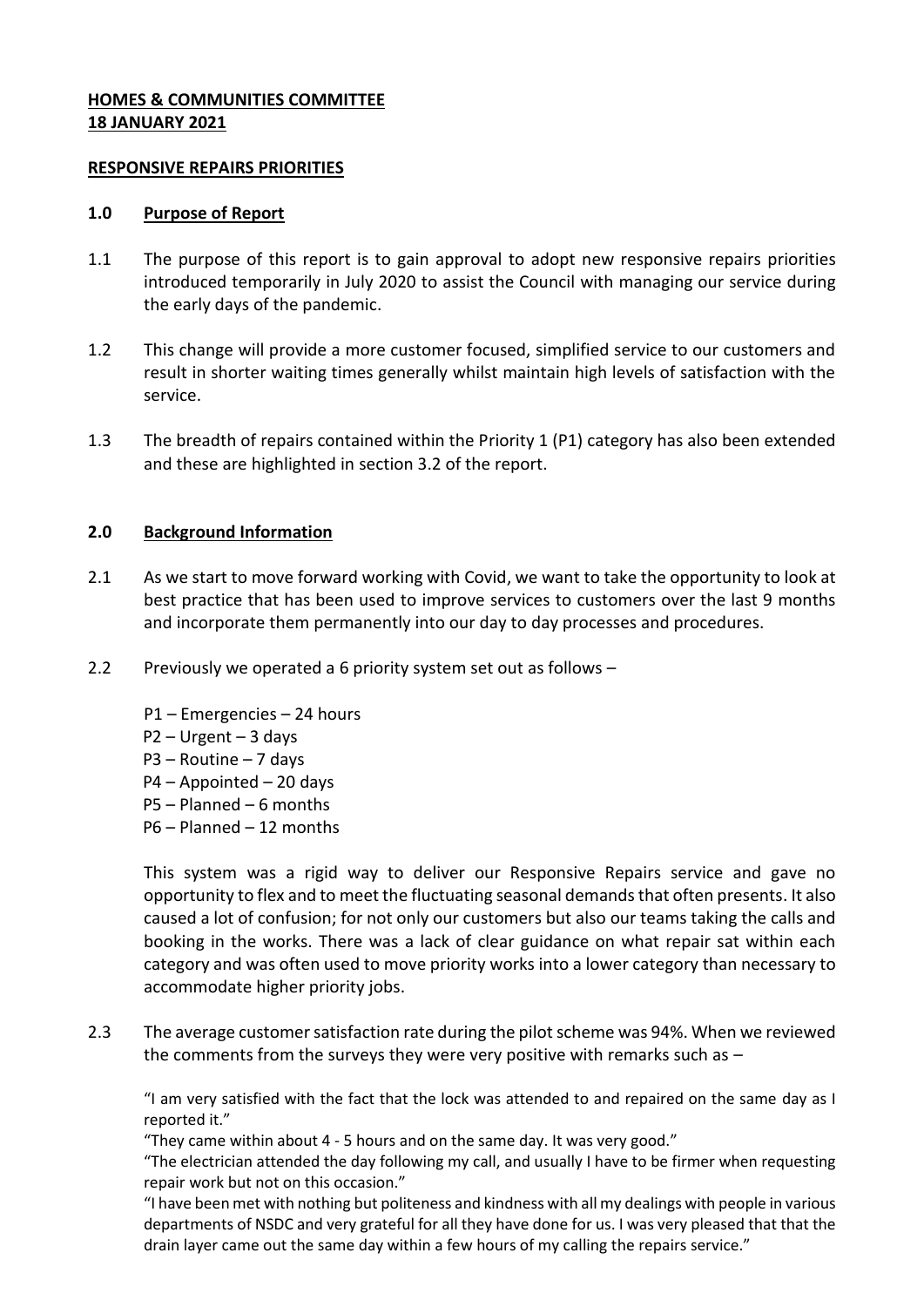"Given the nature of the work, I was pleased with the fact that it was less than 3 weeks from my initial call to the job being undertaken and completed, as I was seriously concerned about the pathway freezing over in the winter months."

"The repair was completed within an hour and 20 mins of me reporting it, and I was extremely satisfied with that."

2.4 This table shows the improvement in customer satisfaction from last year. The only time this year that the satisfaction dropped significantly was in October and this is when we had over 20% of the workforce off due to isolation or testing positive with Covid.

| <b>Month</b> | 2019 | 2020 | <b>Better/Worse</b> |
|--------------|------|------|---------------------|
| April        | 94%  | 94%  |                     |
| May          | 92%  | 96%  |                     |
| June         | 96%  | 95%  |                     |
| July         | 93%  | 95%  |                     |
| August       | 89%  | 94%  |                     |
| September    | 90%  | 94%  |                     |
| October      | 94%  | 90%  |                     |
| November     | 90%  | 94%  |                     |
| December     | 92%  |      |                     |
| January      | 89%  |      |                     |
| February     | 89%  |      |                     |
| March 2020   | 91%  |      |                     |

2.5 The table below shows the increase in P1 Emergency repairs that we have completed since the pilot started in July 2020.

| <b>Month</b> | Number of P1s 2019 | <b>Number of P1s</b><br>2020 | <b>Increase</b> |
|--------------|--------------------|------------------------------|-----------------|
| April        | 151                | 158                          |                 |
| May          | 141                | 162                          | 21              |
| June         | 132                | 197                          | 65              |
| July         | 183                | 317<br>(Start of pilot)      | 134             |
| August       | 99                 | 284                          | 185             |
| September    | 114                | 397                          | 283             |
| October      | 134                | 434                          | 300             |
| November     | 133                | 419                          | 286             |

2.6 On the surface, extending the timescales for routine repairs from 20 days to 6 weeks looks like a reduction in service and a worse offering to our tenants. However, widening the response time allows us to schedule more effectively by completing more immediate routine repairs earlier on in the 6 week period move routine repairs than are not so urgent to later in the 6 week period. This approach goes hand in hand with training for all involved in the repairs process so that we consider the urgency of the issue and the circumstances of the tenant reporting the repair.

# **3.0 Proposals**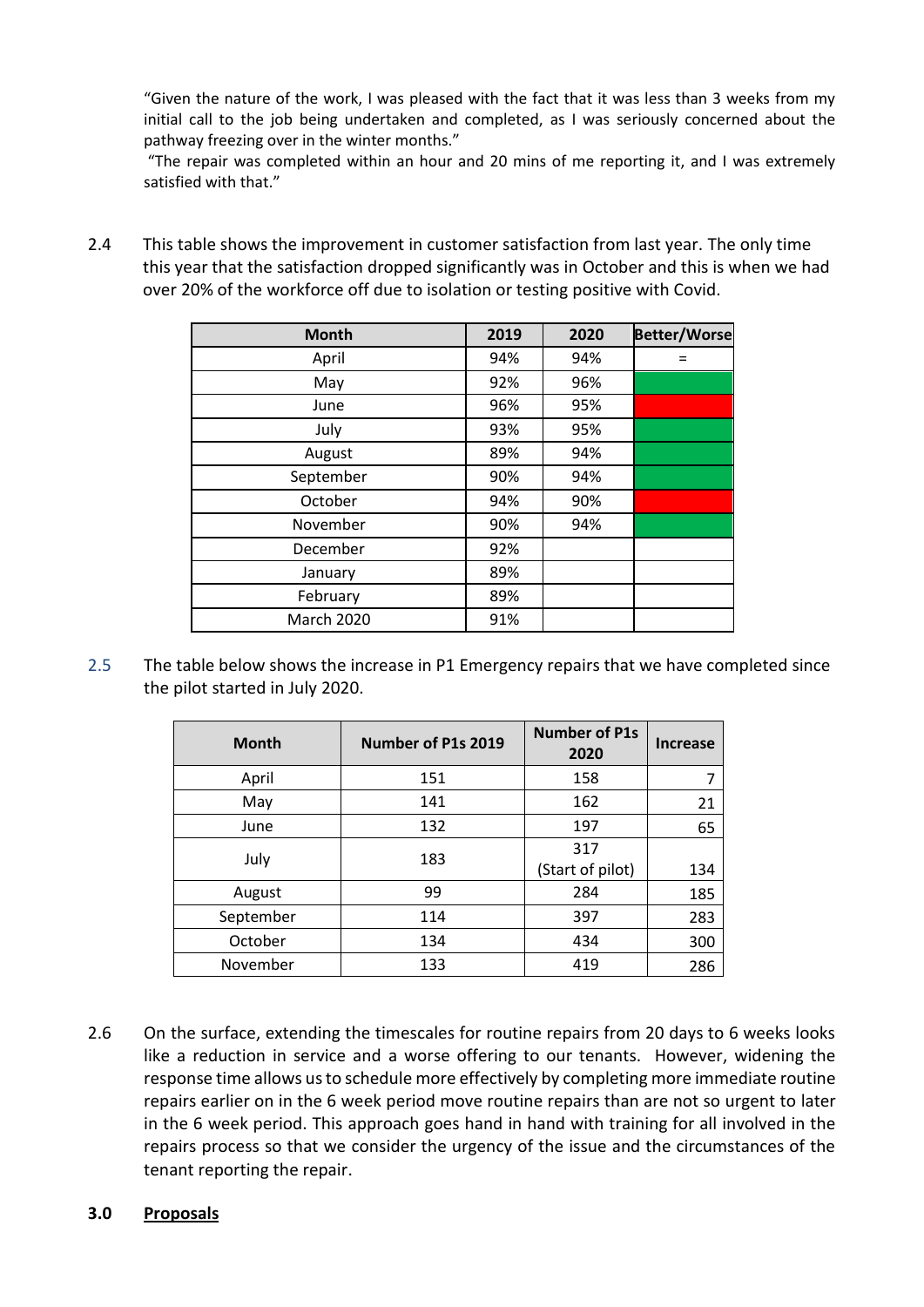- 3.1 The proposal is for us to move to a simpler and more robust priority system:
	- P1 Emergencies 24 hours P2 – Appointed – 6 weeks P3 – Planned – 6 months
- 3.2 Breaking the priorities into only 3 categories allows for a clear and transparent service for those and those delivering the service. For the pilot, the following repairs were identified as an emergency:
	- Smoke/heat alarms (sounding all the time)
	- No heating or hot water
	- Total loss of power
	- Damaged or unsafe power cables
	- Electrics affected by a water leak
	- Total loss of water supply
	- Uncontainable leaks (either roofing or pipework)
	- Blocked Toilet (WC)
	- Blocked main drain (overflowing)
	- Board up broken windows or doors (Also includes windows/doors that won't open)
	- Changing locks to gain entry for residential access
	- Make collapsed ceilings safe
	- Fire door repairs (if unable to use the door)
	- Dangerous chimney stacks (make safe)
	- Roof tiles hanging dangerously (remove and make safe)
	- Repair any unsafe guttering that is hanging off the property
	- Building structure unsecure
	- Repair Insecure Fencing or Gates (Not replacement)
	- Total or partial loss of Gas supply
	- Carbon monoxide alarms
	- Blocked drains
	- Bathroom and Kitchen light repair
	- Smoke alarms intermittent sounding
	- Cooker socket repair / replace
	- Dangerous stairs / stair rail
	- Partial loss of power socket or lighting circuit
	- Electric shower repairs (if only form of washing)
	- Communal lighting repairs (where it causes issue)
	- No hot water (Unless they have an immersion heater or shower)
	- Tap repairs (unable to use / leak / running)
	- Partial loss of water supply
	- Shower repairs (only form of washing)
	- Soil pipe leaking internally
	- Toilet not flushing
	- Repair or replace locks (Only if the property is unsafe)
- 3.3 This has allowed us to prioritise resourcesto attend to any emergencies that arise during the day without having to reschedule other customers' repairs and it has also allowed us to review our appointed repairs.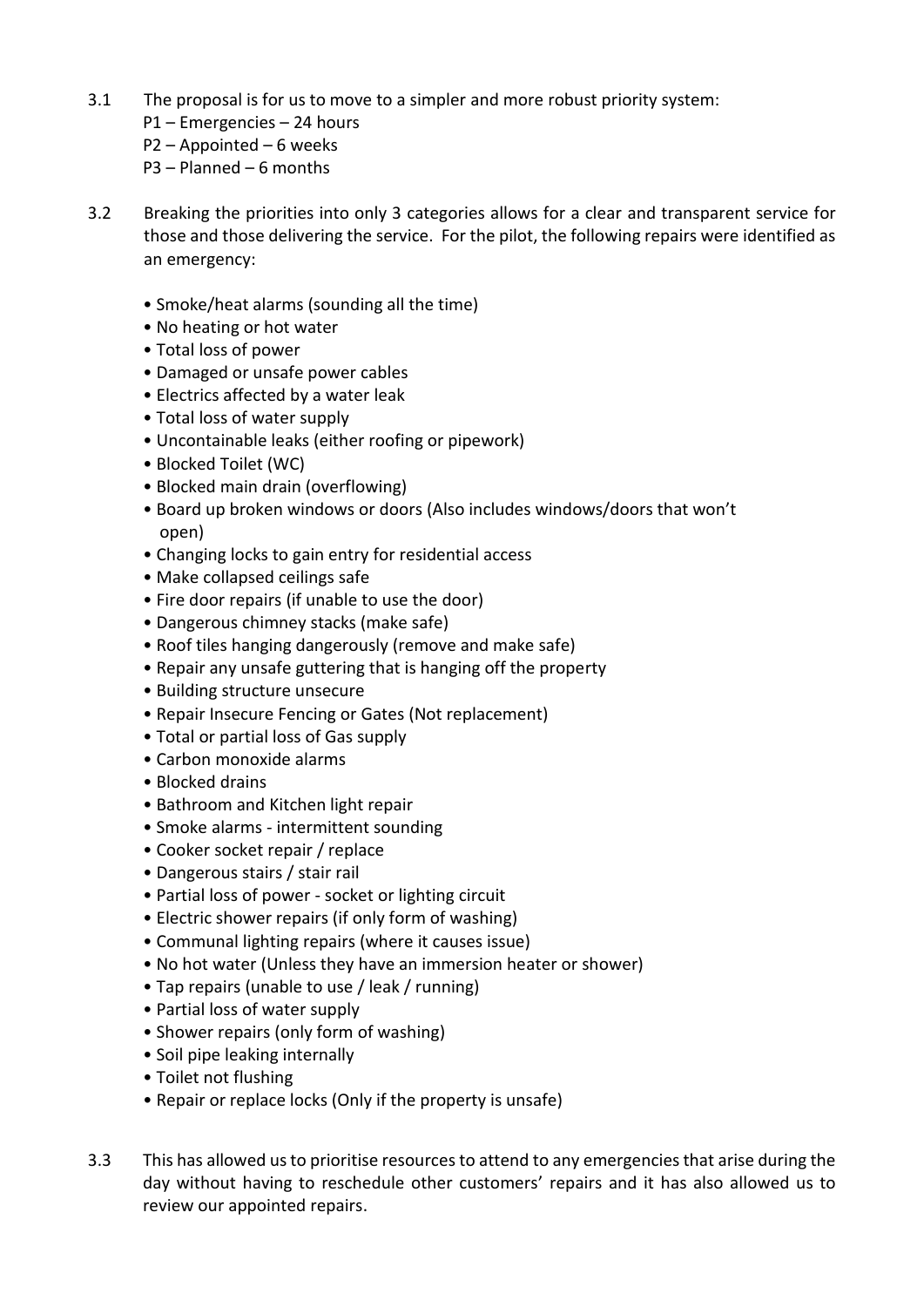- 3.4 Finally with planned repairs forming our P3 category, this ensures we get better value for money by pooling together a number of similar job types, for example fencing repairs, external brickwork, groundworks or fascia and soffit work within one contract/programme.
- 3.5 Where an external contractor may be required, such as roofing or paving this allows us to tender for the works and ensure overall value for money and an improved service for our customers.

## **4.0 Equalities Implications**

- 4.1 This simplified approach to the repairs service ensures that urgent repairs can be addressed without unnecessary impact on day to day repairs that can be appointed. This provides a better service to those who may require support with booking and attending repairs as well as making the system simpler for everyone.
- 4.2 The impact of these changes on vulnerable tenants will be monitored and form part of an update report in six months' time.

## **5.0 Digital Implications**

5.1 Our current system can be adjusted to reflect these new categories and will require an update into the Capita, DRS and Total Mobile systems which will have a minimum resource requirements from our dedicated Housing Systems colleagues in IT.

#### **6.0 Financial Implications – FIN20-21/2411**

6.1 The budget provision for the current year for responsive repairs service, along with planned, programmed and empty properties repair work has been agreed and approved prior to the commencement of this financial year.

#### **7.0 Community Plan – Alignment to Objectives**

7.1 Aligns with objective to review and improve the Responsive Repairs service.

#### **8.0 Comments from Housing Advisory Group**

- 8.1 At the meeting on  $21^{st}$  December 2020, the group required further information be added to the report to explain the positive impact of the extension of the time frame and that we work flexibly to reflect individual circumstances and their impact of the urgency of a repair.
- 8.2 The Assistant Business Manager for Housing Maintenance & Asset Management will work with our Customer Services Team to refresh and enhance how we assess and classify repairs to account for the feedback above.
- 8.3 Also, the average days to complete a repair will be monitored and reported back as part of an update in six months' time on the impact of this proposal as well as monitoring the impact on vulnerable tenants.

#### **9.0 RECOMMENDATION(S)**